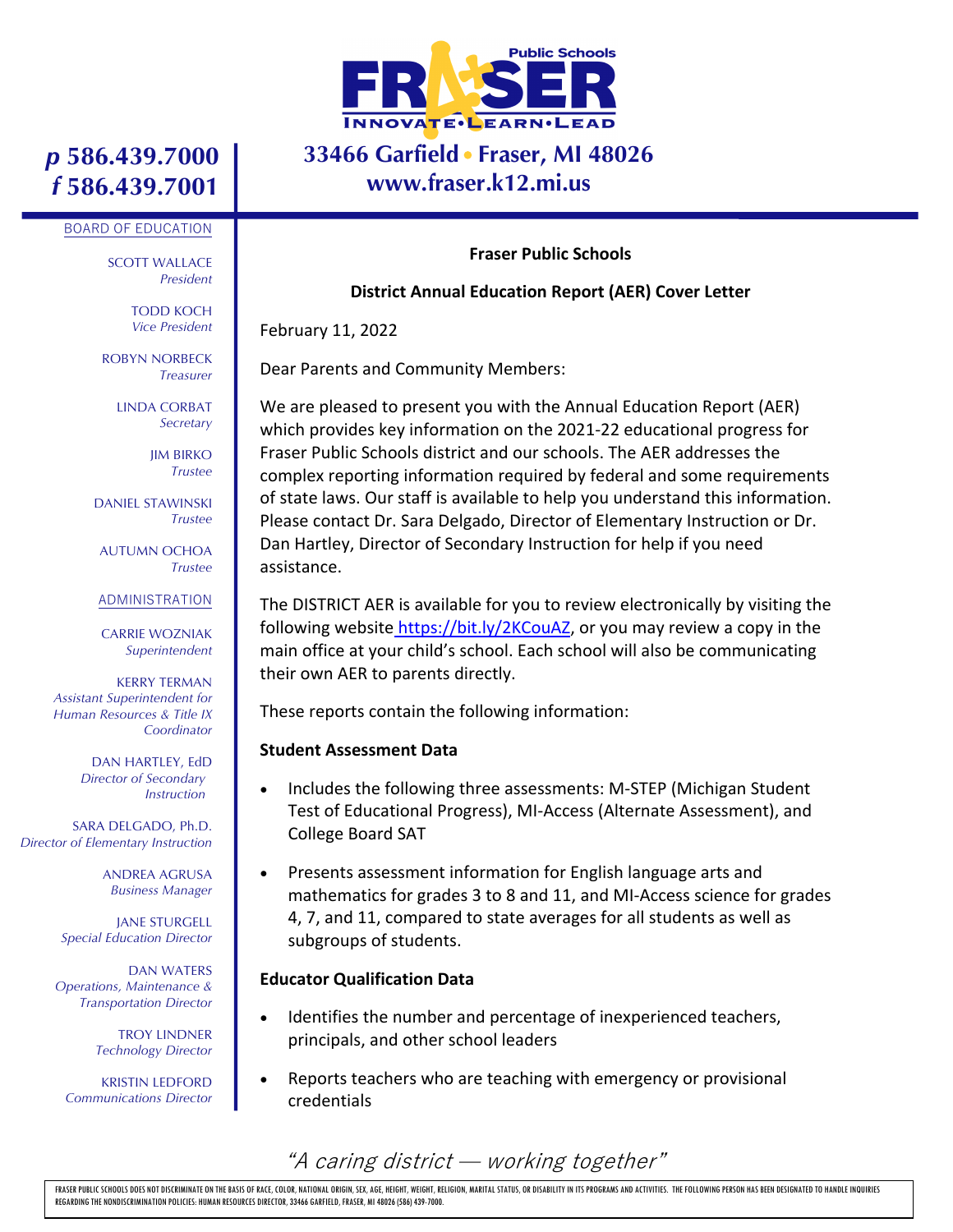

# *p* **586.439.7000** *f* **586.439.7001**

## **33466 Garfield Fraser, MI 48026 www.fraser.k12.mi.us**

• Includes teachers who are not teaching in the subject or field for which they are certified

#### **NAEP Data (National Assessment of Educational Progress)**

• Provides state results of the national assessment in mathematics and reading every other year in grades 4 and 8

### **Civil Rights Data**

• Provides information on school quality, climate and safety

The Table below is a list of our schools. For the 2021-22 school year, schools were identified based on previous years' performance using definitions and labels as required in the Every Student Succeeds Act (ESSA). A Targeted Support and Improvement (TSI) school is one that had at least one underperforming student subgroup in 2018-19. An Additional Targeted Support (ATS) school is one that had a student subgroup performing at the same level as the lowest 5% of all schools in the state in 2017-18. A Comprehensive Support and Improvement (CSI) school is one whose performance was in the lowest 5% of all schools in the state or had a graduation rate at or below 67% in 2016-17. Some schools are not identified with any of these labels. In these cases, no status label is given.

| <b>School Name</b>              | <b>Status</b><br>Label | <b>Key Initiative to Accelerate Achievement</b> |
|---------------------------------|------------------------|-------------------------------------------------|
| Fraser High School              | No Label               | Comprehensive High School focused on            |
|                                 |                        | Competency Based Learning, Restorative          |
|                                 |                        | Practices to support Social Emotional           |
|                                 |                        | Learning, and MTSS. Fraser High School also     |
|                                 |                        | participates in the Macomb Early College        |
|                                 |                        | Program and Macomb International Academy        |
| Richards Middle School          | No Label               | Competency Based Learning, Restorative          |
|                                 |                        | Practices to support Social-Emotional           |
|                                 |                        | Learning, Growth Mindset, and MTSS              |
| <b>Disney Elementary School</b> | No Label               | Competency Based Learning, Restorative          |
|                                 |                        | Practices to support Social-Emotional           |
|                                 |                        | Learning, Growth Mindset, and MTSS              |
| <b>Edison Elementary School</b> | No Label               | Competency Based Learning, Restorative          |
|                                 |                        | Practices to support Social-Emotional           |
|                                 |                        | Learning, Growth Mindset, and MTSS              |

### "A caring district ̶ working together"

FRASER PUBLIC SCHOOLS DOES NOT DISCRIMINATE ON THE BASIS OF RACE, COLOR, NATIONAL ORIGIN, SEX, AGE, HEIGHT, WEIGHT, RELIGION, MARITAL STATUS, OR DISABILITY IN ITS PROGRAMS AND ACTIVITIES. THE FOLLOWING PERSON HAS BEEN DESI REGARDING THE NONDISCRIMINATION POLICIES: HUMAN RESOURCES DIRECTOR, 33466 GARFIELD, FRASER, MI 48026 (586) 439-7000.